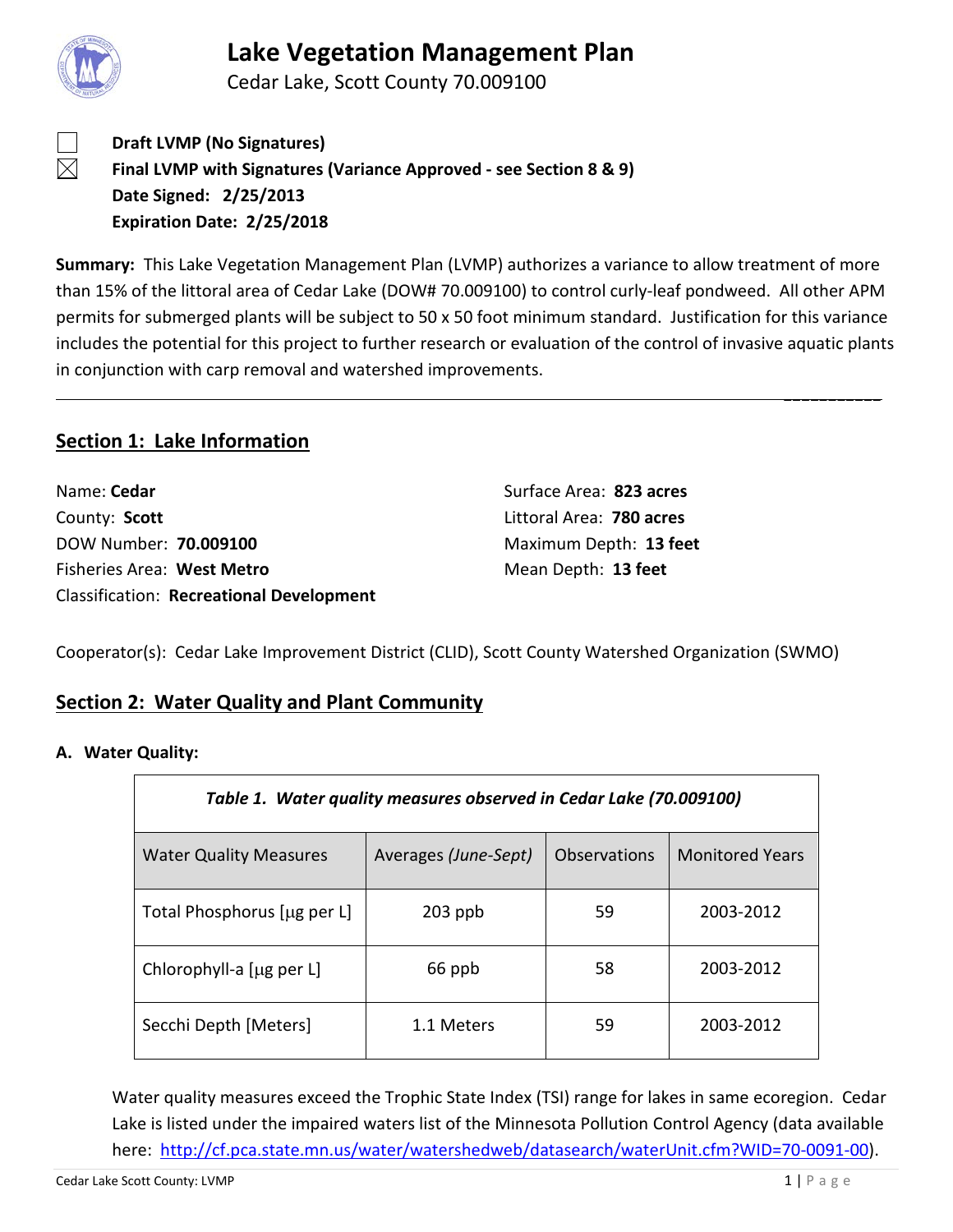

Cedar Lake, Scott County 70.009100

## **B. Plant Community:** *(Narrative - describe plant community & refer to Table 2 below)*

Aquatic invasive plants present: *curly-leaf pondweed (CLP)*

The most recent aquatic plant survey for Cedar Lake was completed in 2012 by MnDNR and followed the point intercept methodology developed by Madsen (1999). Aquatic plants were surveyed at 104 points within the littoral zone of the lake (see Table 2 below). Nuisance levels of curly-leaf pondweed were recorded in the 2007 and 2009 spring surveys indicating a 98% and 96% frequency of occurrence. NOTE – curly-leaf pondweed had died-back at the time of 2012 plant survey. Heavy growth of CLP was estimated to cover 534 acres in 2007 (68% of littoral area). Refer to maps from 2007 & 2009 (see Appendix) for more information on nuisance level CLP.

| Growth<br>form | Common name         | Scientific name           | 2007<br>(May 18) | 2007<br>(Aug. 24) | 2009<br>(June 12) | 2012<br>(Sept. 14) |
|----------------|---------------------|---------------------------|------------------|-------------------|-------------------|--------------------|
|                | Coontail            | Ceratophyllum<br>demersum |                  | 1                 | 1                 | 10                 |
| Submersed      | Curly-leaf pondweed | Potamogeton cripus        | 98               | 6                 | 96                | 1                  |
|                | Canadian waterweed  | Elodea canadensis         |                  |                   |                   | 7                  |
|                | Slender Naid        | Najas flexilis            |                  |                   |                   | 1                  |
|                | Small Pondweed      | Potamogeton pusillus      |                  |                   |                   | 1                  |
|                | Sago Pondweed       | Stuckenia pectinata       |                  | 1                 | 2                 | 1                  |
|                | Water stargrass     | Heteranthera dubia        |                  |                   |                   | 3                  |

## **Section 3: Public Participation Process** *(Narrative)*

There are approximately 304 shoreline landowners surrounding Cedar Lake, of which the largest lakeshore owner is Scott County Parks (Cedar Lake Farm Regional Park). A public input meeting was held with lake residents in December 6, 2007 to explain the TMDL process, provide information on curly-leaf pondweed control and receive public comment. October 15, 2009 a stakeholder meeting was held with lake residents and the lake TMDL results were shared. CLID held their annual meeting on February 21, 2012 where Melissa Bokman (Scott WMO) presented a review of the Cedar Lake TMDL Implementation Plan to residents around the lake. On April 10, 2012, a postcard was mailed to all CLID residents on Scott County's tax records inviting them to the board meeting on Tuesday, April 24, 2012. The primary purpose of the meeting was to discuss proposed programs to improve water quality of Cedar Lake including CLP management, the associated costs, and the involved funding contributions.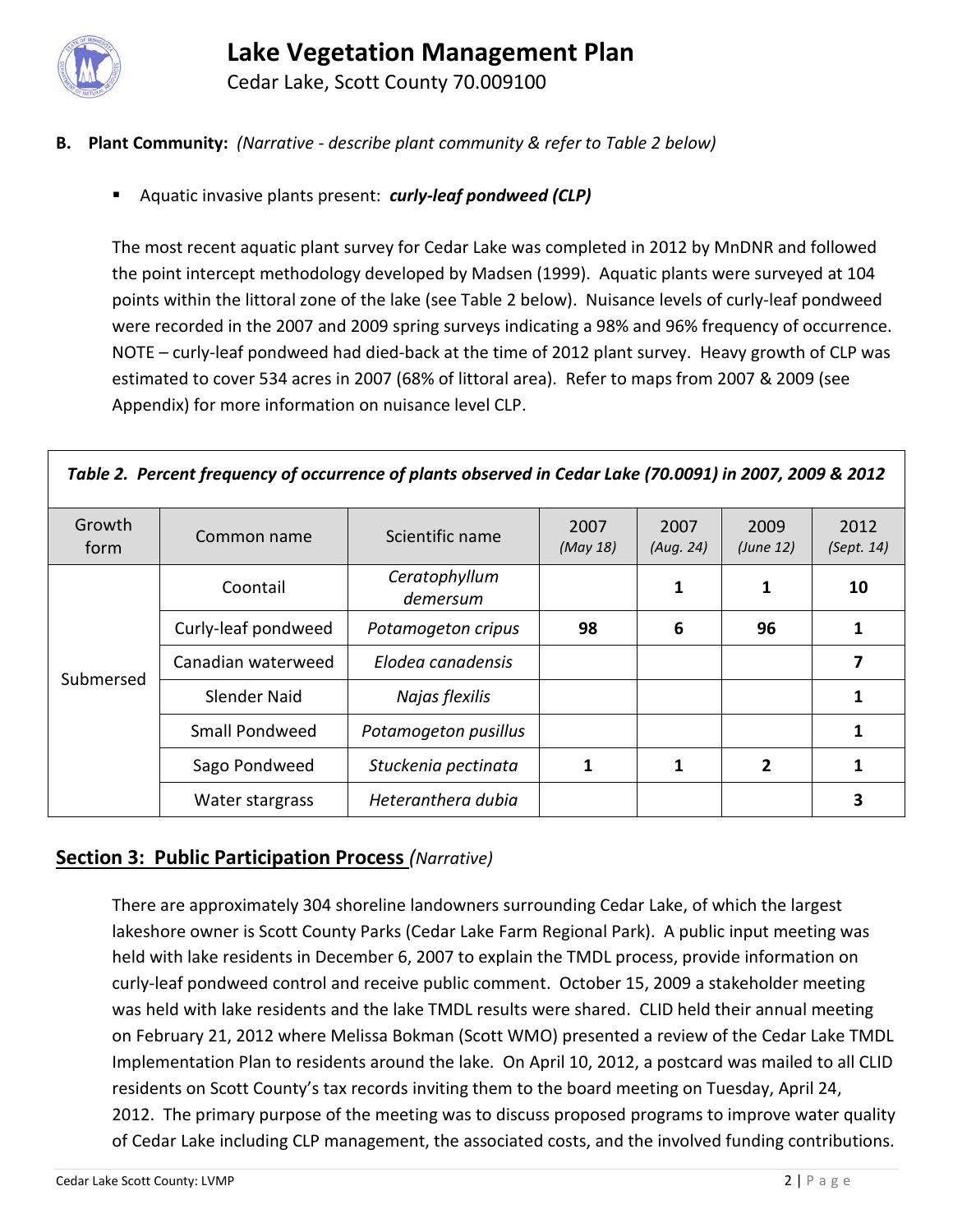

Cedar Lake, Scott County 70.009100

The meeting was well attended with approximately 200 residents. In addition to the public meetings; CLID maintains an actively managed and monitored website [\(www.cedarlakeimprovement.org\)](http://www.cedarlakeimprovement.org/).

# **Section 4: Problem Identification**

- 1. Low abundance of native plants
- 2. Curly-leaf pondweed (CLP) surface matting interferes with recreational uses
- 3. Low water clarity
- 4. High concentration of phosphorous and subsequent algal blooms

# **Section 5: Goals & Measureable Objectives**

## **A. Plant Management Goals & Measureable Objectives:**

- 1. Increase native plant abundance and diversity
	- a. Native plant frequency and diversity shall be maintained/increase
	- b. Subsequent treatment of native plants for access shall be reduced.
- 2. Control CLP to reduce interference with recreational lake use
	- a. Reduction in annual delineated acres of CLP in spring
	- b. Reduction in annual delineated acres of CLP surface matting

## **B. Additional Management Goals & Measureable Objectives:**

- 1. Increase water clarity
	- a. Water clarity as indicated by Secchi depth shall be maintained or increase
- 2. Reduce concentration of phosphorous (TP)
	- a. TP shall decrease (compared to 2012 data & ecoregion standard)
	- b. Phytoplankton, as indicated by Chlorophyll-*a* shall decrease

# **Section 6: Proposed Management Actions** (*See Maps & Management Timeframe in Appendix)*

**A. Whole lake treatment:** 

 $\boxtimes$  Herbicide Control: Selective control of curly-leaf pondweed beyond the 15% littoral limit. The treatment area will be determined by early spring delineation and MNDNR inspection.

## *Narrative:*

Cedar Lake partners will conduct selective treatments of curly leaf pondweed using a combination of selective herbicides and selective timing. Specifically, curly leaf pondweed will be treated using the early season application of endothol. Treatment areas will be based on pre-treatment delineation submitted to the MNDNR as part of the permit application and verified by the MNDNR through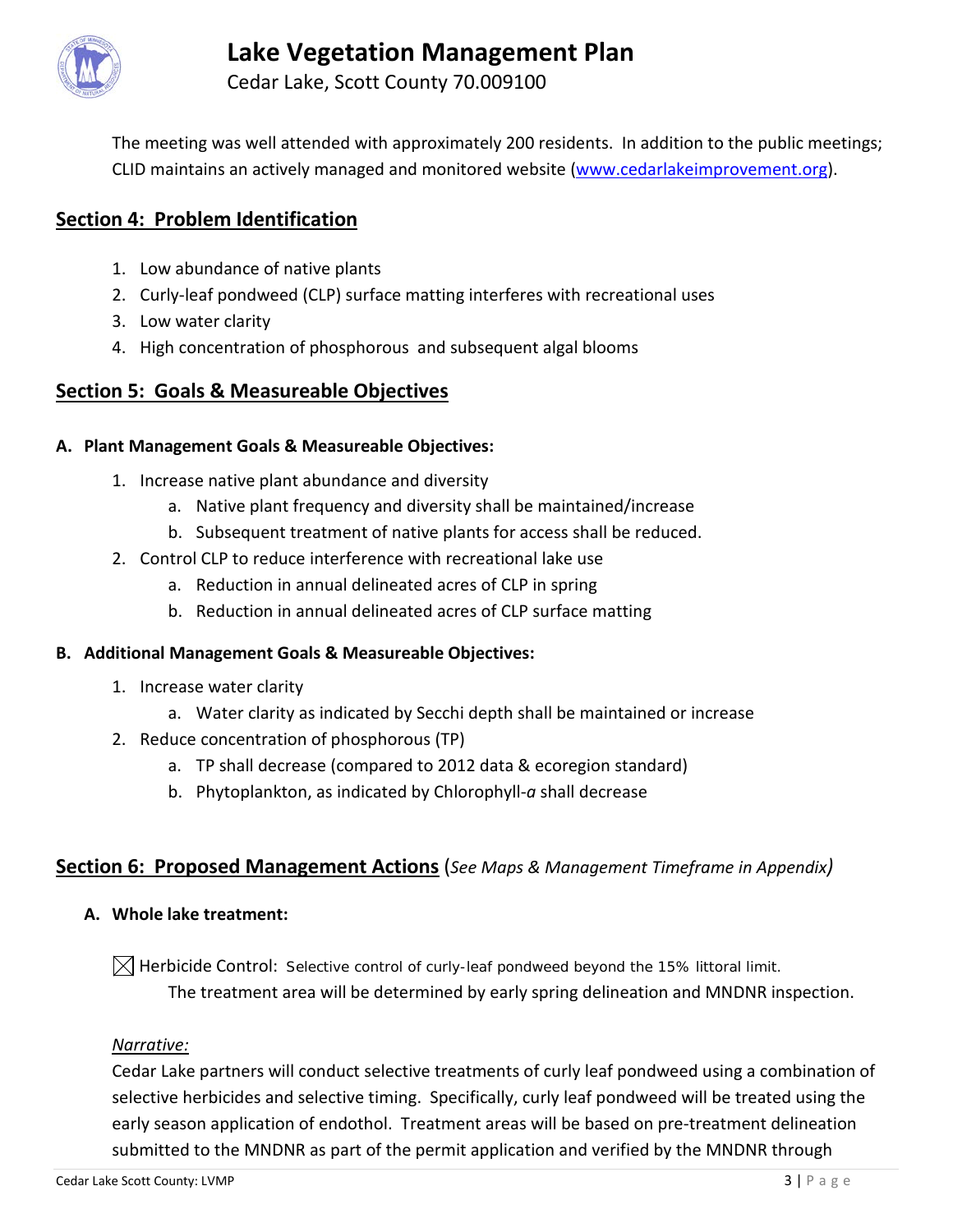

Cedar Lake, Scott County 70.009100

inspection of pre-treatment delineation and approved based on presence of CLP. Chemical application will occur prior to the germination of native plants to specifically target curly-leaf pondweed.

*NOTE - The treatment protocol may change as new information becomes available. If the treatment protocol changes the new treatment protocol and why it was changed will be added to the LVMP in the appendix and those conditions will be incorporated into the APM permits*.

## **B. Individual Near-Shore Permit Standards:** *(New permits after lake-wide treatment)*

 $\boxtimes$  Herbicide Control: Treatment of submerged plants up to 50 feet or half the frontage whichever is less, 50 feet lakeward

### *Narrative:*

Any permit applications received from riparian landowners for chemical treatment of native submersed plant after the lake-wide treatment will be considered on an individual basis. Removal of native submersed vegetation will be limited to only that area necessary to allow reasonable use. No removal of sparse native vegetation through the use of chemicals will be permitted. Permit requests are subject to inspection and the aforementioned limits are maximums allowed for native species control.

**C. Additional Management Actions:** *(Narrative of other planned actions relevant to this LVMP)*

In addition to proposed lake-wide CLP control, cooperators of this plan have outlined the existing Cedar Lake TMDL implementation plan (available here: [http://www.pca.state.mn.us/index.php/view](http://www.pca.state.mn.us/index.php/view-document.html?gid=17982)[document.html?gid=17982](http://www.pca.state.mn.us/index.php/view-document.html?gid=17982)). Partners involved with the development of this LVMP have a comprehensive approach to enhance the native plant community and improve water quality which includes: annual monitoring, external watershed treatments, in-lake carp management and a proposed alum treatment for the future.

**D. Alternative Methods Considered:** *(Description of pest management alternatives considered including impacts to water quality, impact to non-target organisms, feasibility and cost effectiveness)*

*This section is required to meet the requirements of MNG87D000 Vegetative Pets and Algae Control Pesticide General Permit, which was issued by the Minnesota Pollution Control Agency to meet requirements of the National Pollution Discharge Elimination System.*

## **Target Pest:**

Curly-leaf pondweed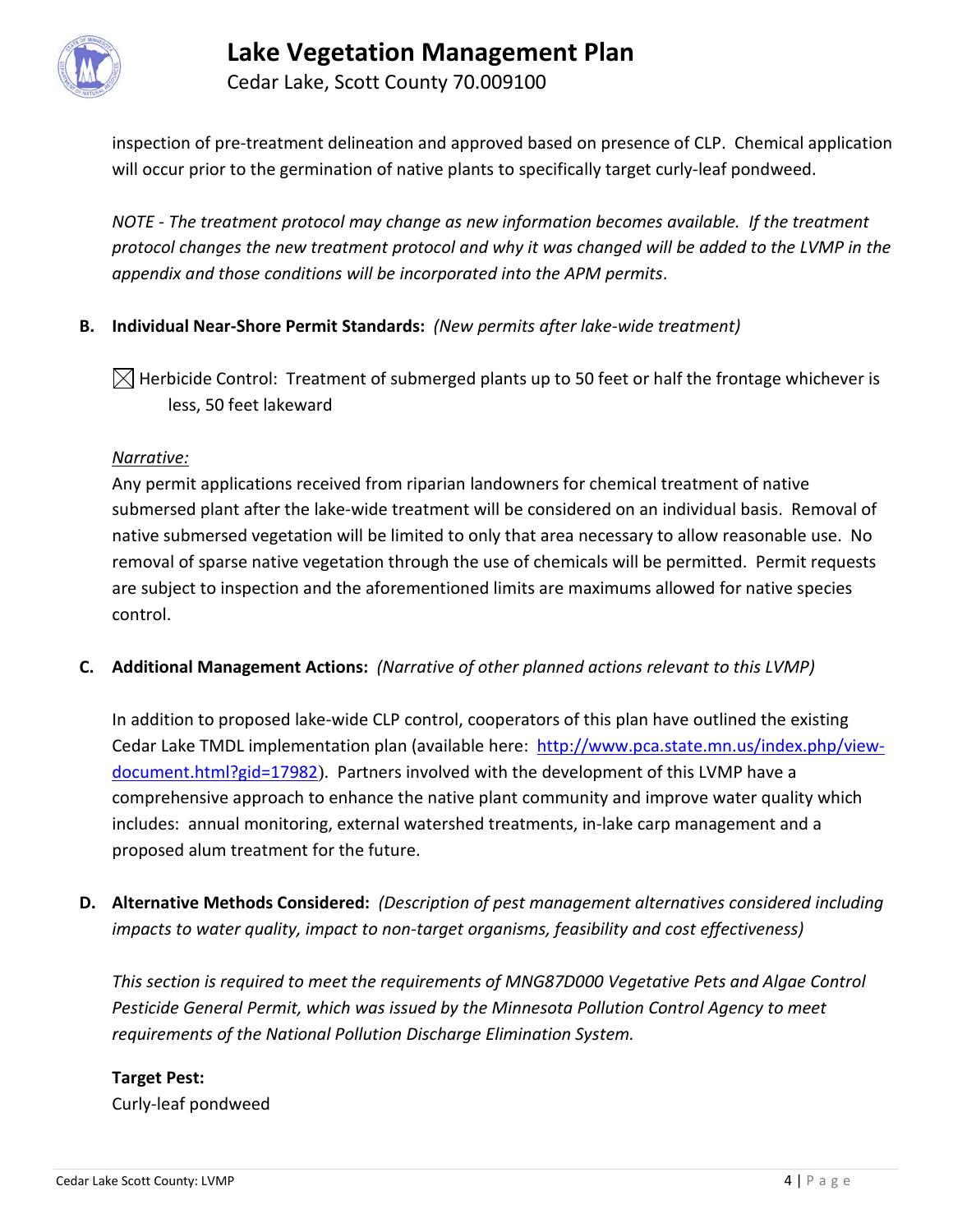

Cedar Lake, Scott County 70.009100

### **No Action:**

The result of no action would be impaired recreation through continued nuisance level surface matting of CLP and could also result in transport of invasive plants to other water bodies. Curly-leaf pondweed has the ability to compete with and displace the native plants and alter the native plant community. In addition, no action could result in continued internal loading of phosphorous, due to CLP growth and senescence, further contributing to poor water quality.

### **Prevention:**

The MN DNR has an AIS Prevention program to stop the spread of invasive species. This includes designating and posting signage on infested waters, enforcement of AIS laws, inspect and educate boaters at water accesses, and decontaminate water equipment as needed.

### **Mechanical/Physical Methods:**

Hand pulling of submersed vegetation is a control option. Hand pulling is work intensive and typically is done in shallow water, less than five feet in depth around docks and beaches. Mechanical harvesting is another control option. In this case, these methods are considered to be infeasible due to high cost and large amount of time required to employ these methods.

### **Cultural Methods:**

These are manipulations of the habitat to increase pest mortality by making the habitat less suitable to the pest. For example, one might dredge a lake to make it too deep for the pest, an invasive aquatic plant, to obtain enough light to survive. Generally, such approaches are infeasible due to high cost and potential to reduce the abundance of desirable native plants.

## **Biological Control Agents:**

At present, there are no proven and acceptable biocontrol agents for curly-leaf pondweed.

## **Section 7: Variance Conditions & Approval** (*Check all that apply)*

*The commissioner may issue APM permits (and IAPM permits) with a variance from one or more of the provisions of parts 6280.0250, subpart 4, and 6280.0350, except that no variance may be issued for part 6280.0250, subpart 4, items B and C. Variances may be issued to control invasive aquatic plants, protect or improve aquatic resources, provide riparian access, or enhance recreational use on public waters (6280.1000, subpart 1). Variance(s) and Justification(s):*

# $\boxtimes$  Application of pesticides to control submerged vegetation in more than 15 percent of the littoral **area (M.R. 6280.0350, Subp. 4, A).**

### Justifications:

A variance to control CLP in more than 15% littoral area will provide recreational and ecological benefits by (1) minimizing recreational impairment, (2) promoting the survival and growth of native submerged aquatic plants, and (3) increasing the likelihood of effective CLP control by allowing for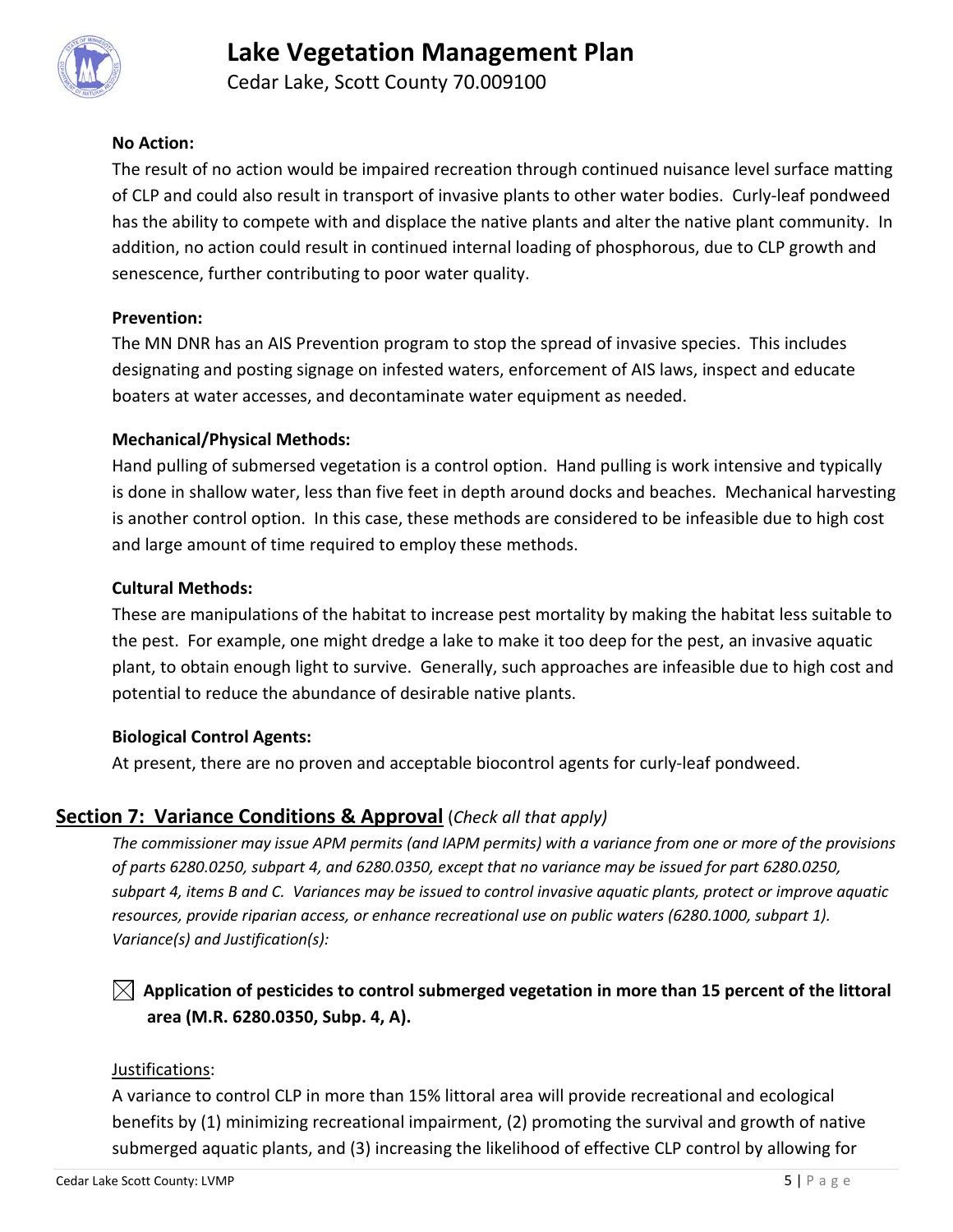

Cedar Lake, Scott County 70.009100

larger contiguous areas to be treated. In addition this variance will further research and evaluation of the effects of aquatic plant control on CLP and the response of the native plant community *(variance to M.R. 6280.0350, Subp. 4, A).*

 **Waiver of dated signature requirement for invasive aquatic plant management permits because collecting a signatures would create an undue burden (M.S. 103G.615, Subp. 3a (b)).**

 **Variance approved with monitoring conditions** (*See Table 3 below)*

## **Section 8: Required Monitoring** (*See Table 3 below)*

 $\boxtimes$  All monitoring reports must be submitted in the appropriate format annually to the MNDNR **unless noted otherwise below**

| Table 3. Cedar Lake (70.0091) aquatic plant management monitoring requirements |                                   |                                    |                                            |  |
|--------------------------------------------------------------------------------|-----------------------------------|------------------------------------|--------------------------------------------|--|
|                                                                                | Annual monitoring<br>requirements | When?                              | Completed by whom?                         |  |
| $\overline{A}$                                                                 | <b>Pre-treatment</b>              | Early spring with                  | SWMO or approved contractor other than     |  |
|                                                                                | delineation of curly-leaf         | report/map provided to             | the commercial applicator for this project |  |
|                                                                                | pondweed (1)                      | the MnDNR                          |                                            |  |
| B                                                                              | Whole-lake plant survey           | Mid-summer (July-                  | SWMO or approved contractor other than     |  |
|                                                                                | using point intercept             | September) with report             | the commercial applicator for this project |  |
|                                                                                | methodology (1)                   | provided to the MnDNR              |                                            |  |
|                                                                                |                                   | by 31 December annually            |                                            |  |
| $\mathsf{C}$                                                                   | <b>Observations of Secchi</b>     | Twice per month from               | SWMO or approved contractor other than     |  |
|                                                                                | depth, Total                      | May $1^{st}$ - September $30^{th}$ | the commercial applicator for this project |  |
|                                                                                | Phosphorous and                   | with report provided to            |                                            |  |
|                                                                                | Chlorophyll-a (multiple)          | the MnDNR by 31                    |                                            |  |
|                                                                                |                                   | December annually                  |                                            |  |
| E                                                                              | Post herbicide treatment          | Provided to the MnDNR              | SWMO or approved contractor/commercial     |  |
|                                                                                | report $(1)$                      | by 31 December annually            | applicator                                 |  |
|                                                                                |                                   |                                    |                                            |  |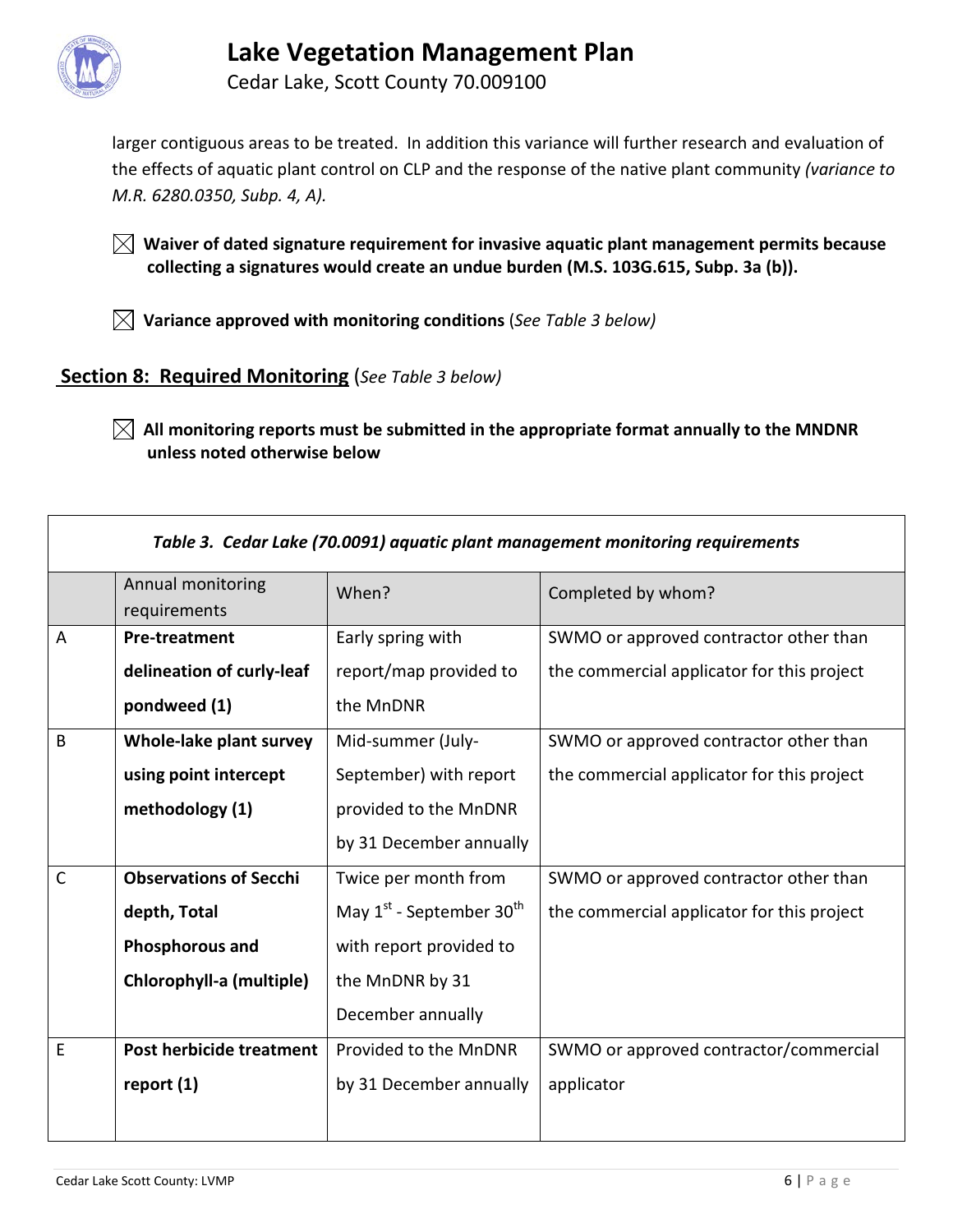

 $\sim$   $\sim$   $\sim$ 

Cedar Lake, Scott County 70.009100

#### **Section 9: Signatures**

This Lake Vegetation Management Plan is in effect for 5 years from date of Regional Fisherles approval. If the plan is not renewed, then permits will be issued according to the standards listed in MR6280.

#### **DNR Approval:**

Submitted By:  $Keega_n$   $Lund$ Title: <u>Invasive Species</u> Specialist Date: 20 February 2013  $2.20.13$ Regional Fisheries Manager Date 02-20-2013 Date al Ecological & Water Resources Manager

I affirm that I am an authorized representative of Cedar Lake, Scott County and acknowledge participation in the development and implementation of this lake vegetation management plan.

**Cooperator's Signature and Title** 

Either party may terminate participation in this plan at any time, with or without cause, upon 30 days' written notice to the other party. If participation is terminated, permits will be issued according to standards listed MR6280.

Cedar Lake Scott County: LVMP

7 | Page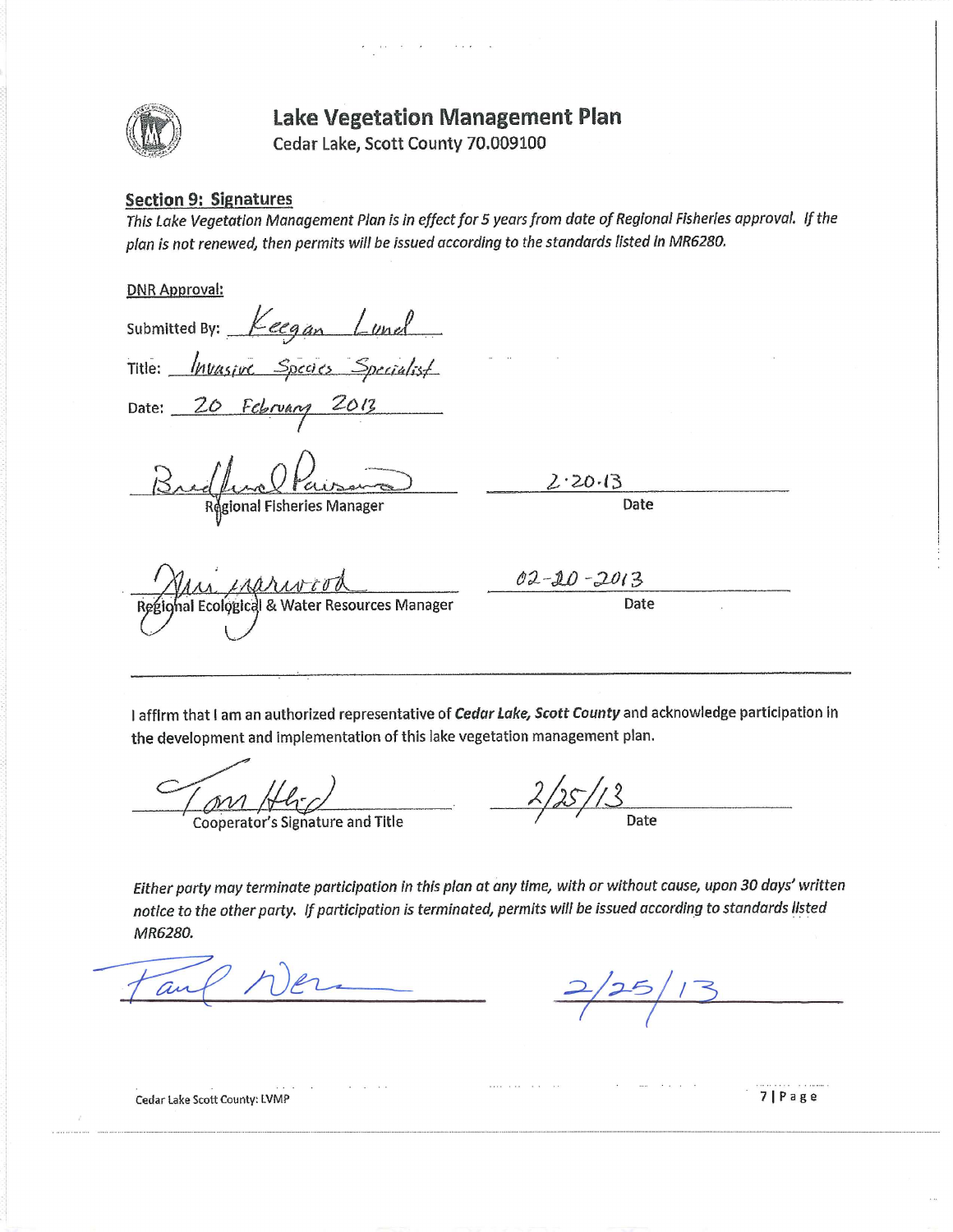

Cedar Lake, Scott County 70.009100

# **Section 10: Appendix**

*Map 1: 2009 spring plant survey conducted by MNDNR (B. Hummel). 96% of all surveyed points contained CLP as indicated by the orange triangles below.*

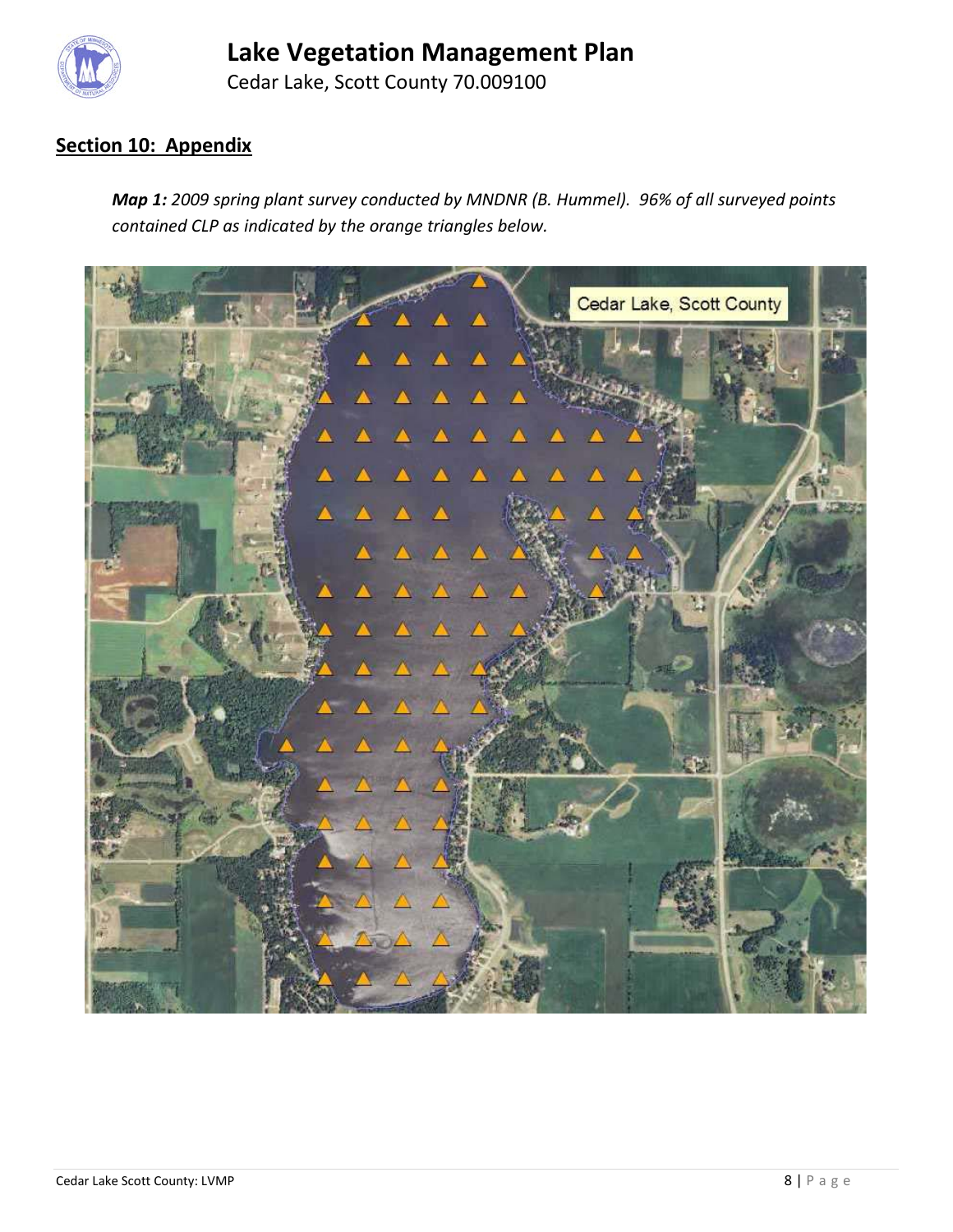

Cedar Lake, Scott County 70.009100

*Map 2: 2007 spring plant survey conducted by Steve McComas (Blue Water Science). CLP occurred at 98% of all sampled points (n=339). Heavy growth CLP is in red and light to moderate CLP is in green.*